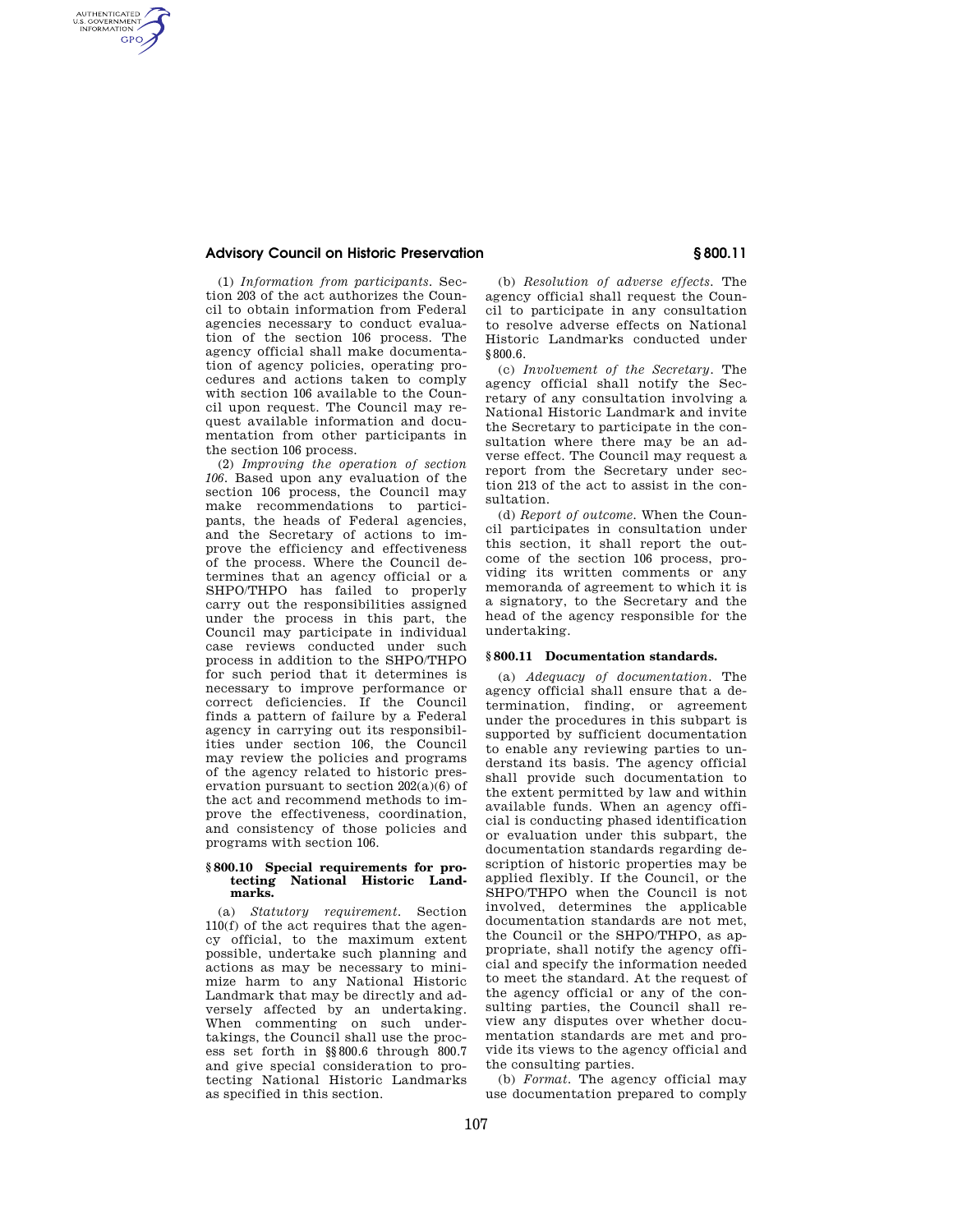with other laws to fulfill the requirements of the procedures in this subpart, if that documentation meets the standards of this section.

(c) *Confidentiality*—(1) *Authority to withhold information.* Section 304 of the act provides that the head of a Federal agency or other public official receiving grant assistance pursuant to the act, after consultation with the Secretary, shall withhold from public disclosure information about the location, character, or ownership of a historic property when disclosure may cause a significant invasion of privacy; risk harm to the historic property; or impede the use of a traditional religious site by practitioners. When the head of a Federal agency or other public official has determined that information should be withheld from the public pursuant to these criteria, the Secretary, in consultation with such Federal agency head or official, shall determine who may have access to the information for the purposes of carrying out the act.

(2) *Consultation with the Council.*  When the information in question has been developed in the course of an agency's compliance with this part, the Secretary shall consult with the Council in reaching determinations on the withholding and release of information. The Federal agency shall provide the Council with available information, including views of the SHPO/THPO, Indian tribes and Native Hawaiian organizations, related to the confidentiality concern. The Council shall advise the Secretary and the Federal agency within 30 days of receipt of adequate documentation.

(3) *Other authorities affecting confidentiality.* Other Federal laws and program requirements may limit public access to information concerning an undertaking and its effects on historic properties. Where applicable, those authorities shall govern public access to information developed in the section 106 process and may authorize the agency official to protect the privacy of nongovernmental applicants.

(d) *Finding of no historic properties affected.* Documentation shall include:

(1) A description of the undertaking, specifying the Federal involvement, and its area of potential effects, including photographs, maps, drawings, as necessary;

(2) A description of the steps taken to identify historic properties, including, as appropriate, efforts to seek information pursuant to §800.4(b); and

(3) The basis for determining that no historic properties are present or affected.

(e) *Finding of no adverse effect or adverse effect.* Documentation shall include:

(1) A description of the undertaking, specifying the Federal involvement. and its area of potential effects, including photographs, maps, and drawings, as necessary;

(2) A description of the steps taken to identify historic properties;

(3) A description of the affected historic properties, including information on the characteristics that qualify them for the National Register;

(4) A description of the undertaking's effects on historic properties;

(5) An explanation of why the criteria of adverse effect were found applicable or inapplicable, including any conditions or future actions to avoid, minimize or mitigate adverse effects; and

(6) Copies or summaries of any views provided by consulting parties and the public.

(f) *Memorandum of agreement.* When a memorandum of agreement is filed with the Council, the documentation shall include, any substantive revisions or additions to the documentation provided the Council pursuant to §800.6(a)(1), an evaluation of any measures considered to avoid or minimize the undertaking's adverse effects and a summary of the views of consulting parties and the public.

(g) *Requests for comment without a memorandum of agreement. Documentation shall include:* 

(1) A description and evaluation of any alternatives or mitigation measures that the agency official proposes to resolve the undertaking's adverse effects;

(2) A description of any reasonable alternatives or mitigation measures that were considered but not chosen, and the reasons for their rejection;